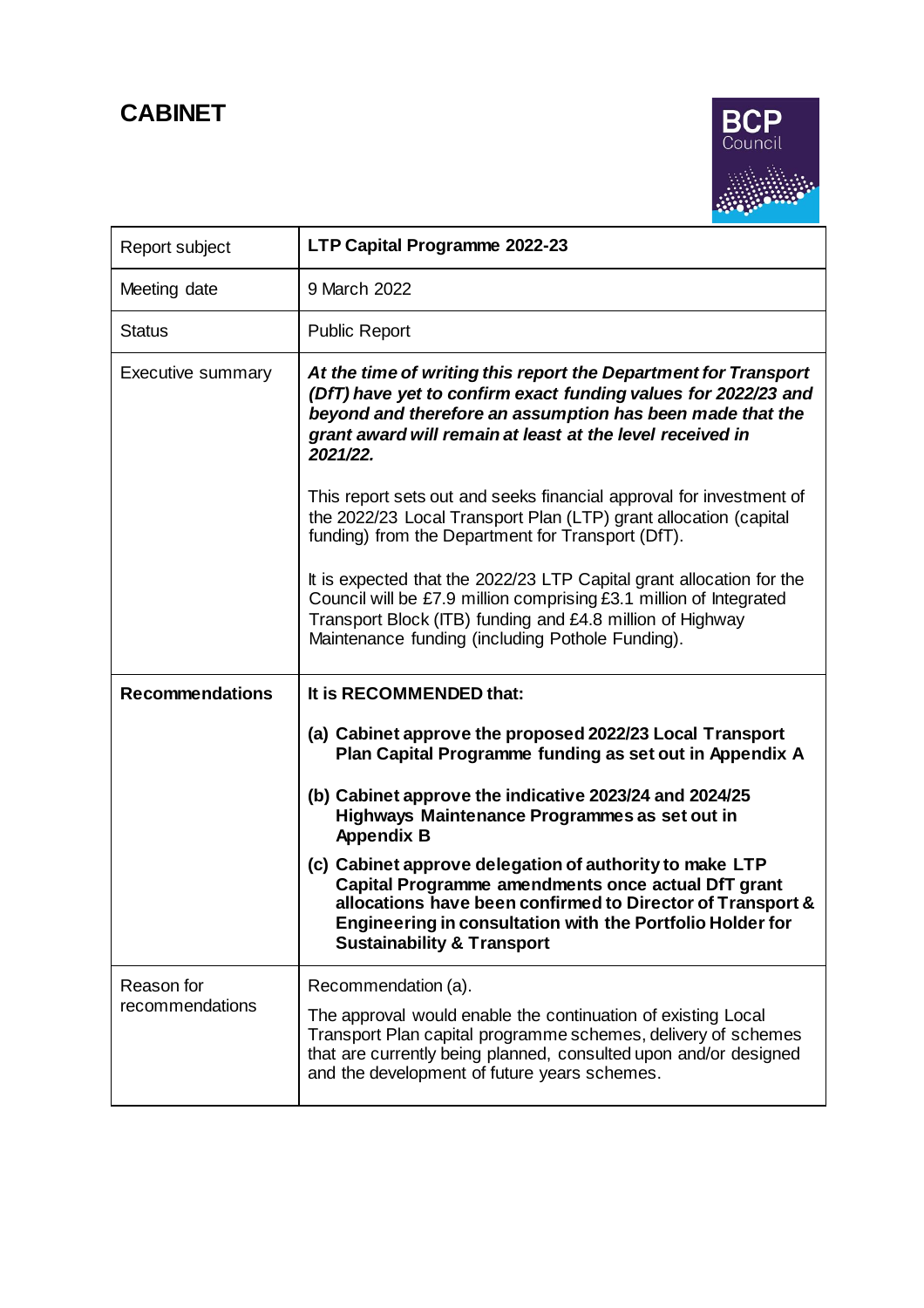|                       | Recommendation (b).                                                                                                                                                                                  |
|-----------------------|------------------------------------------------------------------------------------------------------------------------------------------------------------------------------------------------------|
|                       | The approval would reduce the risk of loss of funding associated<br>with the incentive fund element of the Structural Maintenance<br>Block.                                                          |
|                       | Recommendation (c).                                                                                                                                                                                  |
|                       | The approval would enable adjustments to the programme in line<br>with any revised funding allocation; reducing delays to delivery and<br>the need to return to Cabinet for further decision making. |
| Portfolio Holder(s):  | Cllr Mike Greene - Cabinet Member for Sustainability & Transport                                                                                                                                     |
| Corporate Director    | Jess Gibbons – Chief Operations Officer                                                                                                                                                              |
| <b>Report Authors</b> | Bob Askew – Transport Improvement Manager                                                                                                                                                            |
| Wards                 | All                                                                                                                                                                                                  |
| Classification        | <b>For Decision</b>                                                                                                                                                                                  |

## **Background**

- 1. The Local Transport Plan Capital Programme implements schemes that align with the Council's Local Transport Plan (LTP) 3, corporate objectives and priorities, including those set out in the Core Strategy and those set out in the BIG plan.
- 2. The Local Transport Plan covers the period from 2011 to 2026 and came into effect from April 2011. In south east Dorset, the LTP3 draws heavily on the South East Dorset Transport Study. Local Transport Plan objectives include:
	- Reducing the need to travel
	- Manage and maintain the existing network more efficiently
	- Active travel and 'greener' travel choices
	- Public transport alternatives to the car
	- Car parking measures
	- Travel safety measures
	- Strategic infrastructure improvements
- 3. Government funding is provided by the Department for Transport (DfT) to deliver the Local Transport Plan through the Local Transport Plan Capital Block Funding (Integrated Transport and Highway Maintenance) Specific Grant. The proposed delivery plan for expenditure of the block funding in 2022/23 is shown in Appendix A.
- 4. During 2022/23, the Council will be in the third full year of delivery of the Transforming Cities Fund programme, with £47.24 million of activity scheduled for delivery. The proposed 2022/23 LTP programme includes a combined total of £0.5 million that was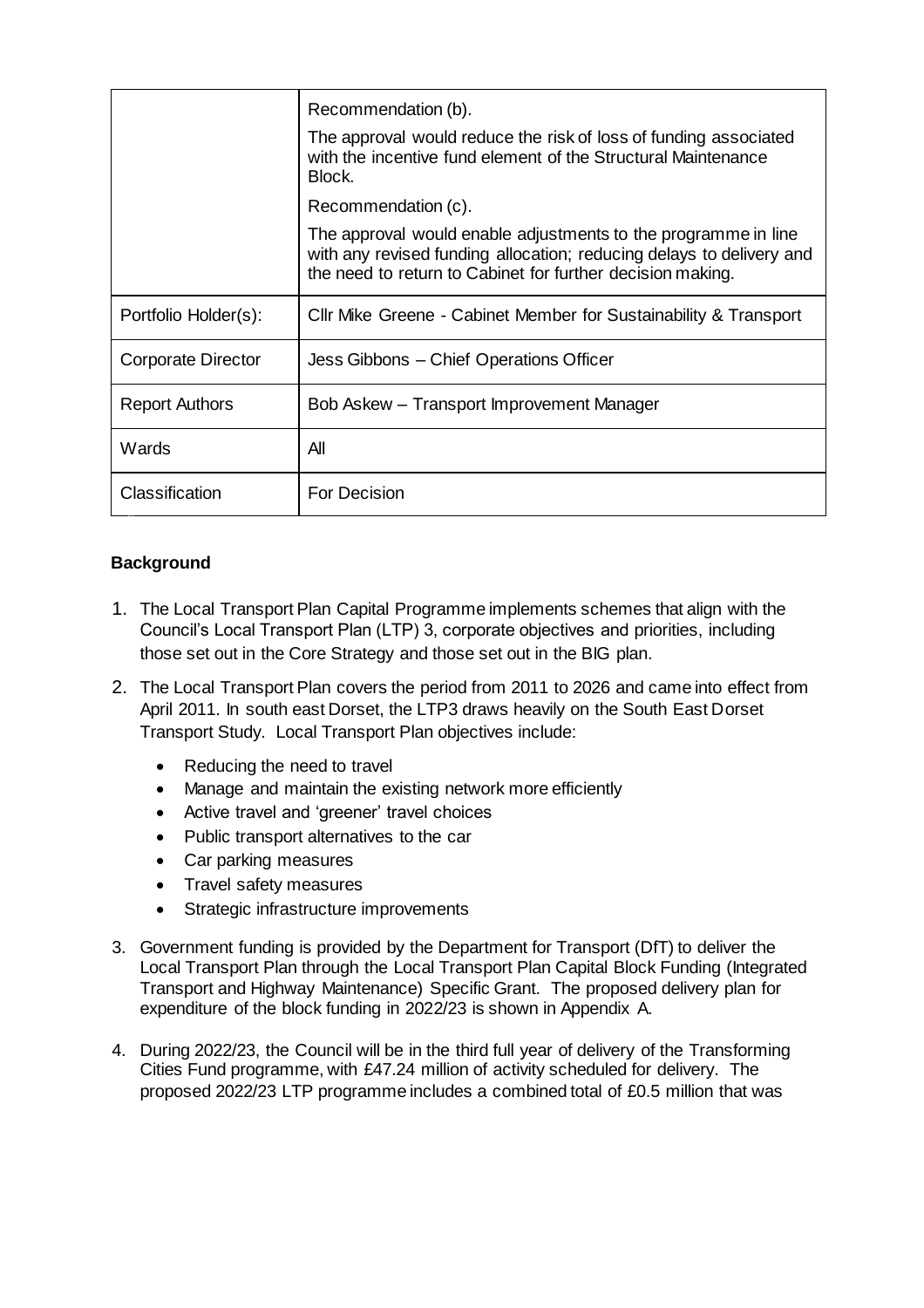committed as a local contribution towards the SE Dorset City Regions Transforming Cities Fund (TCF) programme.

- 5. There is also an allocation of funding for the completion of Phase 2 Wallisdown Road (Bryant Road to Benbow Crescent (East)) which is part of the previously approved Dorset Local Enterprise Partnership (DLEP) Ferndown, Wallisdown, Poole (FWP) programme.
- 6. There is also an ongoing commitment to deliver over £1 million of schemes as part of the Active Travel Fund award secured and approved by Cabinet in 2021.
- 7. The DfT reduced the amount of needs-based funding allocated to each local authority for maintenance in 2016/17. Since this financial year authorities have had to secure additional funding on an 'incentive' basis and/or from the Competitive Challenge Fund Tranches. The amount shown for highways maintenance in Appendix A includes an estimate of the amount of "incentive based" funding expected in 2022/23 and is based on Bournemouth, Christchurch and Poole (BCP) Council operating at and maintaining Band 3 level.
- 8. Within the structural maintenance section of the programme there is an ongoing commitment to deliver over £2 million of additional highway maintenance schemes as part of the Challenge Fund award secured and approved by Cabinet in 2020.
- 9. To satisfy the 'incentive' requirements for Band 3 status Councils must have a rolling 3 year Highways Maintenance Programme published on their websites. Appendix B comprises proposed Highways Maintenance Programmes for 2023/24 & 2024/25. The 3-year Highways Maintenance Programme is compiled using the principles within the Highways Asset Management Policy and Strategy, previously approved by Cabinet in 2021.

#### **Summary of financial implications**

- **10. At the time of writing and submitting this report, final confirmation of funding levels for 2022/23 and beyond had not been received from Department for Transport (DfT). Therefore, the values included are indicative and are based on an assumption that funding levels will remain the same as in the current year (2021/22).**
- 11. It is anticipated that DfT will confirm the grant award between now and end of March 2022. To ensure continuity with delivery this report seeks approval of the proposed programme including delegation of authority to amend the LTP capital programme to the Director of Transport & Engineering in consultation with Portfolio Holder for Sustainability & Transport.
- 12. Approval is sought to deliver the LTP Capital Programme 2022/23 as set out in Appendix A. Appendix A is consistent with the 2022/23 highways capital programme approved by Council in February 2022 (through the Budget MTFP report).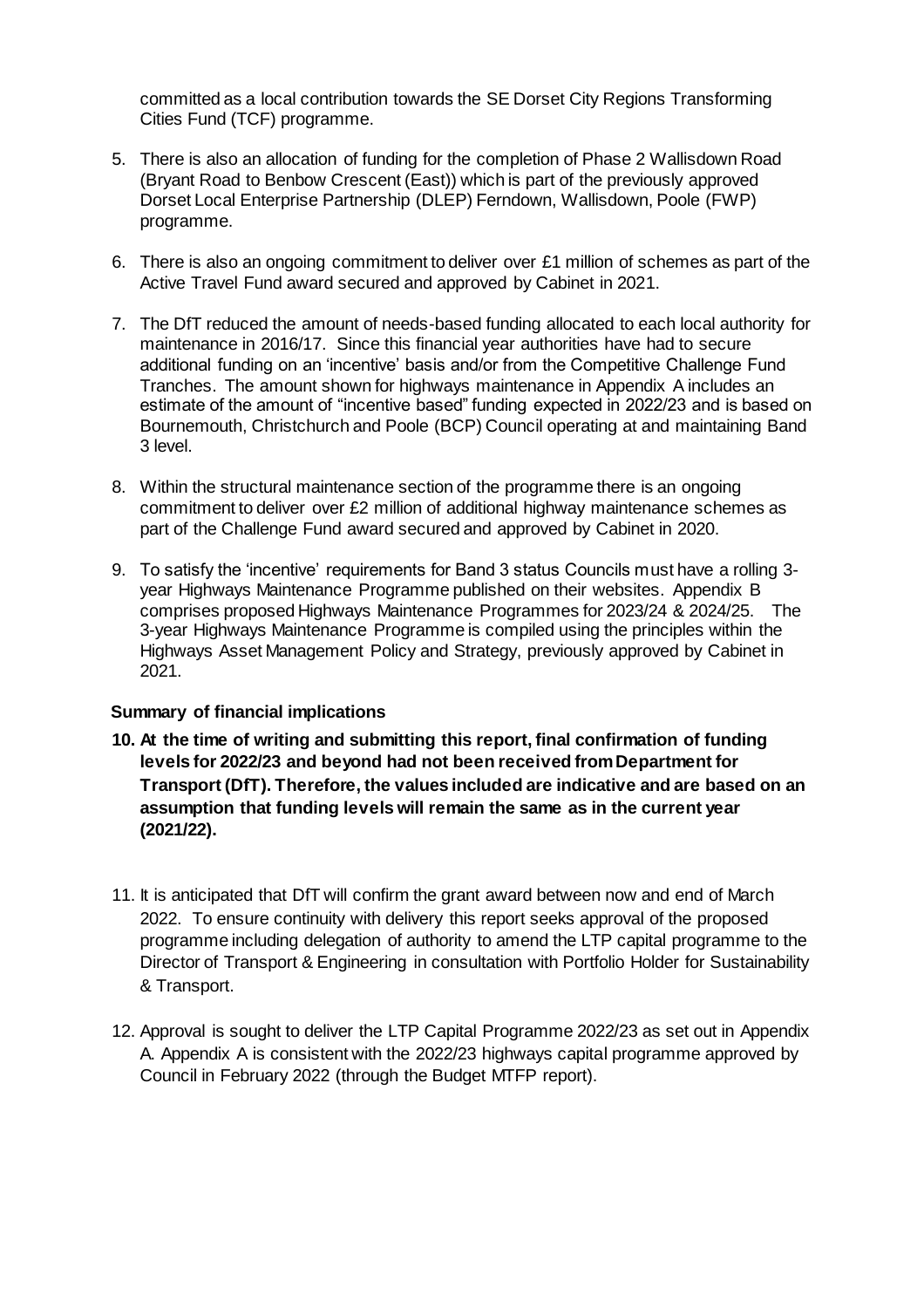- 13. Appendix A assumes an indicative allocation of £7.9million LTP grant in 2022/23. This is based on prior year allocations that are yet to be formally confirmed. It also assumes £2.1 million Pothole Grant funding in 2022/23 – also an indicative value based on previous years that is yet to be confirmed. Clearly planned utilisation of both grants will have to be revised should final grant allocations differ significantly from values assumed.
- 14. As in previous financial years, DfT has indicated that the 2022/23 Local Transport Plan grant will be allocated to the Council for expenditure on transportation improvements and highways maintenance.
- 15. Appendix A also includes £0.7 million DfT capital grant funding to support Neighbourhood Services planned maintenance / pre-patching work. This allocation has been factored into the Council's revenue budget for 2022/23. Consideration to the level of capital funding available for revenue purposes needs to be considered against the terms of conditions of the grant and the need to demonstrate value for money. Utilisation of LTP grant funding is subject to annual audit and requires Chief Internal Auditor and s151 Officer sign off. All LTP funded spend must evidencable as legitimate capital spend. As in previous years, in the event of a significant change in LTP and Pothole grant funding in 2022/23 to that currently assumed (either additional or reduced funding), the annual allocation to Neighbourhood Services will be reconsidered. Consideration of available funding should be made in compliance with BCP's adopted Asset Management Strategy/Policy. Failure to demonstrate value for money and compliance with the Asset Management Strategy/Policy with the DfT can impact on the Council maintaining its Band 3 level, which will subsequently impact on the amount awarded for the 'incentive based' funding in future years.
- 16. The ability to maintain a similar level of annual allocation to Neighbourhood Services for the remainder of the MTFP (2023/24 and 2024/25) will be confirmed once final LTP and Pothole allocations are formally announced. Whilst the Council's MTFP assumes annual allocation of £0.7 million throughout the period of the MTFP, this is an indicative estimate only, to be reviewed once actual grant allocations are known. Any reduction in funding of the structural maintenance programme can impact on the deliverability of other programmes some of which may be reliant on the funding as a local contribution to secure monies from other grants. Although the structural maintenance and integrated transport block programmes are presented as separate schedules to ensure that it is clear to DfT that the funding in each area is invested in line with the conditions of the grants, some allocations within these programmes are intrinsically linked (i.e. include structural maintenance improvement works) and are therefore planned years in advance due to the lead in times for the associated engagement, design and legal processes that are required to make changes to the highway.
- 17. As in previous years LTP funding will be used to fund direct staff time allocated to delivering the capital programme.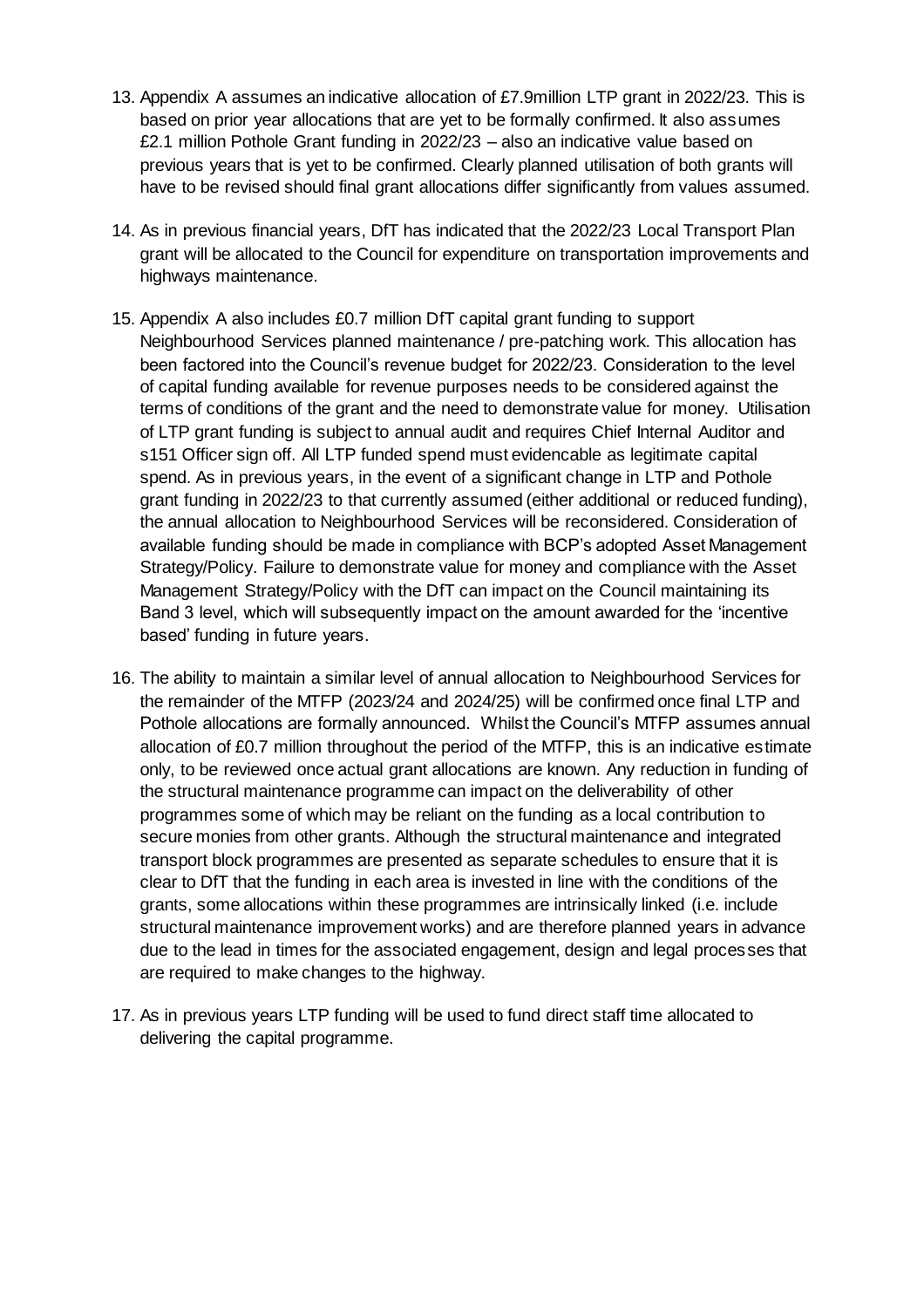- 18. The current LTP programme assumes planned completion of phase 2 of the Ferndown-Wallisdown-Poole project. Options are being explored to utilise Transforming Cities Fund (TCF) grant funding (instead of LTP grant). This would be subject to approval by the TCF Programme Board and through liaison with DfT
- 19. The Council is required to publish a 3-year Highways Maintenance Programme on its website to maintain Band 3 status. If this is not done the Highways Maintenance element of the grant shown in both Appendix A and B may be reduced significantly (to Band 2 status funding).
- 20. Before the end of the 2022/23 financial year the Council's Section 151 Officer will be presented with evidence that demonstrates that BCP Council is performing at Band 3 level with regards to 'incentive' funding criteria and be asked to sign a declaration to that effect for passing onto DfT
- 21. The Integrated Transport Block (ITB) programme in Appendix A identifies local contribution funding in support of the Transforming Cities Fund programme award (March 2020). The commitment to government in accepting the funding award was that BCP Council would provide a local contribution to the programme utilising LTP funding to deliver schemes locally that continue to promote walking, cycling and bus and rail usage.
- 22. The LTP Capital Programme in Appendix A (pages 1 & 2) also identifies other funding commitments (highlighted rows) to which defined contributions are specified.

### **Summary of legal implications**

23. The programme includes local contribution funding to the TCF programme; these local contributions are committed to in agreements between BCP Council and DfT as part of the funding award process.

#### **Summary of human resources implications**

24. Continuity of delivery of the LTP Capital Programme for 2022/23 is subject to securing appropriate resources, both within the Transport and Engineering Structure and through our ongoing partnering contract

#### **Summary of sustainability impact**

25. Refer to Appendix C – Decision Impact Assessment (DIA) Report 187

## **Summary of public health implications**

26. LTP schemes aim to promote sustainable/active travel and/or minimise congestion and as such aim to deliver improvements to air quality and increase levels of activity.

## **Summary of equality implications**

27. The programme has been Equality Impact Assessment (EQIA) screened and a full EQIA for the programme itself is not required, however, individual projects within the